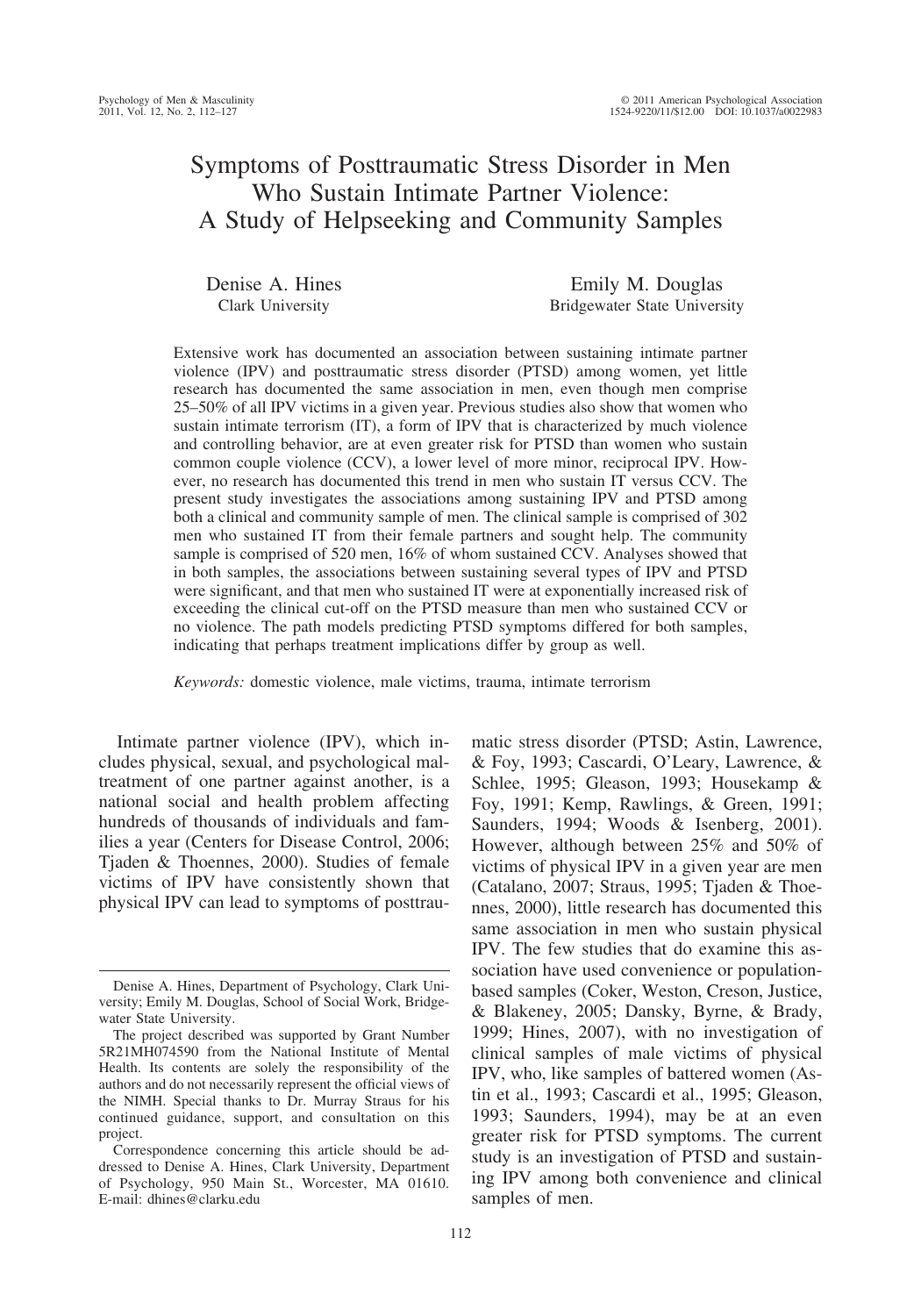#### **PTSD and Sustaining IPV**

PTSD is a psychiatric condition that can follow the experience of a traumatic incident, and according to the fourth edition of the Diagnostic and Statistical Manual (American Psychiatric Association, 1994), its symptoms tend to cluster on three dimensions: persistent reexperiencing of the trauma, persistent avoidance of stimuli associated with the trauma, and persistent increased arousal. Although severe and persistent symptoms are needed to be diagnosed with PTSD (Wakefield & Spitzer, 2002), many people who experience a traumatic event respond with at least some of the symptoms of PTSD. The experience of IPV is generally considered to be a traumatic event (Walker, 2000).

PTSD has consistently been found among women who sustain IPV. For example, among battered women, approximately 30–85% evidence PTSD (Astin et al., 1993; Cascardi et al., 1995; Gleason, 1993; Kemp et al., 1991; Saunders, 1994). Moreover, increased symptoms are positively correlated with greater severity of IPV exposure, although even psychological or mild physical IPV can elicit posttraumatic stress (PTS) symptoms (Astin et al., 1993; Housekamp & Foy, 1991; Kemp et al., 1991; Woods & Isenberg, 2001).

Thus, PTSD as a possible outcome of IPV among women has been extensively studied; however, little work has been conducted on whether men could have similar outcomes when sustaining IPV. There is evidence that men who sustain IPV can experience it as a traumatic event (Cook, 2009), and preliminary work is suggestive that sustaining physical IPV among men is associated with increased PTSD symptoms. In one of the few studies on this issue, Dansky, Byrne, and Brady (1999) found that among 58 cocaine-dependent men, men who sustained physical IPV were more likely to report PTSD than men who were assaulted by a non-intimate. In an analysis of data from the National Violence Against Women Survey (NVAWS), Coker and her colleagues (2005) showed that 20% of the 185 men who reported sustaining physical IPV had moderate-to-severe PTSD symptoms. Hines (2007), in a 60-site multinational college student sample of 3,461 men, found that PTSD symptoms was associated with sustaining physical IPV at all sites.

# **Limitations of Current Research: Convenience Versus Clinical Samples**

Although PTSD symptoms and sustaining physical IPV have been shown to be associated in men, the existing research is limited in a number of ways. The study on cocainedependent men (Dansky et al., 1999) is a very select sample with limited generalizability, and although larger in its scope, the Hines (2007) study contained only college men, and therefore, its generalizability may be limited as well. The NVAWS is more generalizable because it is a population-based survey; however, Coker et al.'s (2005) analyses did not assess how the severity of the physical IPV sustained might contribute to PTS symptoms. Because research shows that it is not just the exposure to trauma that elicits such symptoms, but rather the severity level of the trauma (e.g., Marsella, Friedman, & Spain, 1996), it is possible that men who report a greater severity of sustained IPV will report more symptoms of PTS.

Moreover, some researchers argue that the IPV that is studied in such convenience and population-based samples may be different from the IPV that is studied in clinical samples, such as samples of battered women (Johnson, 1995), and therefore, the associations among key predictor and outcome variables with sustaining IPV may be different. Johnson (1995, 2006; Johnson & Ferraro, 2000) argues that there are really two distinct types of IPV: (1) common couple violence (CCV), which is typically found in convenience, community, and population-based samples, and is characterized by low-level (e.g., slapping, pushing), lowfrequency violence in a couple where both members are about equally violent; this IPV is not part of an overall pattern of control of one partner over the other, but is the result of a conflict "getting out of hand;" and (2) intimate terrorism (IT), which is typically found in shelter, police, or other clinical samples, in which the violence is one tactic in a general pattern of control of one member of the couple over the other. The physical IPV is more frequent than what is found in cases of CCV, is less likely to be mutual, and is more likely to involve serious injury; moreover, IT involves emotional abuse as well. Studies of women have shown that these distinctions may be necessary because each type may have different predictors and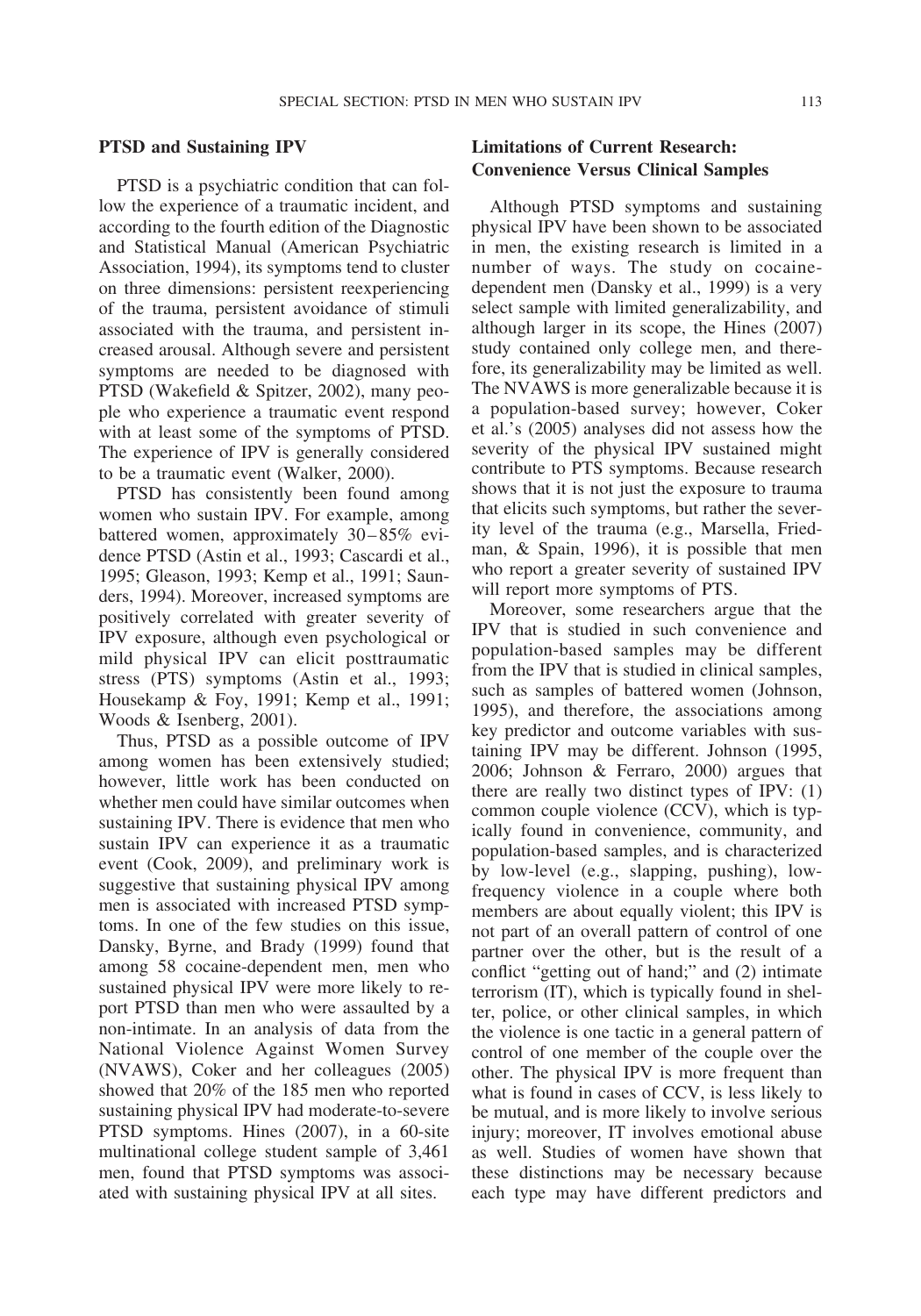outcomes—indeed, female victims of IT experience significantly greater levels of PTSD than female victims of CCV (Johnson & Leone, 2005; Leone, Johnson, Cohan, & Lloyd, 2004).

In a previous analysis of the two samples used in the current study (Hines & Douglas, 2010), we found that the men in our "helpseeking" sample (i.e., men who sustained physical IPV from a female partner and sought help for this problem) conformed to Johnson's (1995, 2006; Johnson & Ferraro, 2000) definition of IT—the frequency of physical IPV they sustained was comparable to the frequency with which shelter samples of battered women sustained physical IPV (Giles-Sims, 1983; Johnson, 2006; Okun, 1986; Straus, 1990); this physical IPV was accompanied by high levels of controlling behaviors, severe psychological aggression, and physical injuries. Moreover, their responses to the IPV and controlling behaviors, including violent responses, were comparable to the responses that have been observed in samples of battered women (Giles-Sims, 1983; McDonald, Jouriles, Tart, & Minze, 2009; Saunders, 1988), and the overwhelming majority of the physical arguments were initiated by the female partner. On the other hand, the 16% of the men in our community sample who sustained physical IPV conformed to Johnson's conceptualization of CCV—they and their female partners used lowlevel, low-frequency physical IPV at approximately the same rates, with an equal likelihood that either the man or his female partner hit first.

Given these clear differences between the samples in the experiences of men who sustain physical IPV, it is likely that their reactions to such IPV may be different. Associations between PTSD symptoms and sustaining physical IPV have been found in samples similar to our community sample (Coker et al., 2005; Dansky et al., 1999; Hines, 2007); we hypothesize that this association is the same among men in the helpseeking sample. In addition, we hypothesize that in comparison to men who sustain CCV, the symptoms of PTSD are more severe among men who sustain IT, given that their experiences of IPV are much more severe and thus, likely more traumatic. Finally, we hypothesize that the association between IPV, PTSD symptoms, and other key influential variables will be different between the two samples. Although there is a clear functional relationship among traumatic events and PTSD, studies of the development of PTSD symptoms after a traumatic exposure show that peri-exposure and postexposure environments are important in the development of this disorder. The two that have received the most empirical support are: (1) the level of violence experienced during the childhood of those who experienced the traumatic event; and (2) the level of social support the person receives after the traumatic event (Fontana & Rosenheck, 1994). We hypothesize that these peri- and postexposure environments will function differently in the development of PTSD symptoms in community versus helpseeking samples of men who sustain IPV.

### **Method**

#### **Participants and Procedure**

Two separate samples of male participants were recruited for this study: a helpseeking sample and a community sample. For both samples, the men had to speak English, live in the U.S., and be between the ages of 18 and 59 years to be eligible; they also had to have been involved in an intimate relationship with a woman lasting at least 1 month in the previous year. In addition, to be eligible for the helpseeking sample, the men had to have sustained a physical assault from their female partner within the previous year, and they had to have sought help/assistance for their partner's violence. Help/assistance was broadly defined and included seeking help from formal sources such as hotlines, domestic violence agencies, the police, mental health and medical health professionals, lawyers, and ministers, to more informal helpseeking efforts, such as talking with friends and family members and searching the Internet for information or support groups for male victims.

The helpseeking sample of men  $(n = 302)$ was recruited from a variety of sources, including the Domestic Abuse Helpline for Men and Women (DAHMW; the only U.S. national hotline specializing in male victims of domestic violence), and online websites, newsletters, blogs, and listservs that specialized in treatment of IPV, male victims of IPV, fathers' rights issues, divorced men's issues, men's health issues, and men's rights issues. Men who called the DAHMW seeking assistance and who met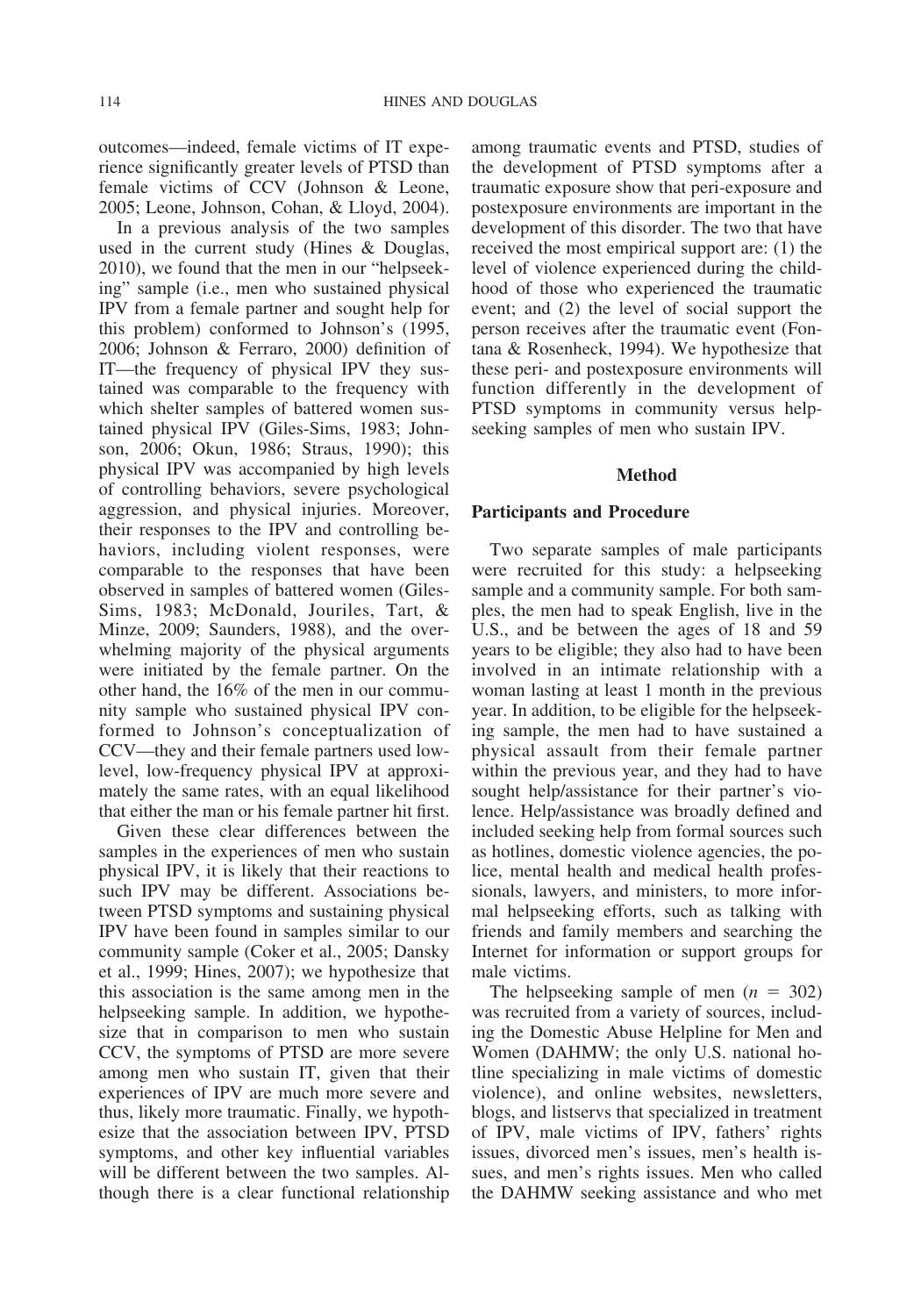the eligibility criteria were invited to participate in this study either by calling a survey research center to complete the interview over the phone or by visiting the study website to complete an anonymous, secure version of the study questionnaire online. Men who saw an advertisement for the study online were directed to the study website to complete the online version of the study. Screener questions regarding the study criteria were on the first page of the sur-

vey, and men who were eligible were allowed to continue the survey. Men who did not meet the eligibility requirements were thanked for their time and were redirected to an "exit page" of the survey. Sixteen men completed the interview over the phone; the remaining 286 completed it online. Demographics of the helpseeking sample can be found in Table 1.

Participants also included 520 men from the community. Approximately half of the commu-

Table 1

| Demographics, Intimate Partner Violence Sustained, Social Support, and Childhood |  |  |  |  |
|----------------------------------------------------------------------------------|--|--|--|--|
| <b>Aggression Experiences</b>                                                    |  |  |  |  |

|                                                                                                                                                                                                                                                 | Helpseeking sample<br>$(n = 302)$          | Community sample<br>$(n = 520)$            |                                                                   |  |
|-------------------------------------------------------------------------------------------------------------------------------------------------------------------------------------------------------------------------------------------------|--------------------------------------------|--------------------------------------------|-------------------------------------------------------------------|--|
|                                                                                                                                                                                                                                                 | $\%$ or M (SD)                             | $\%$ or $M(SD)$                            | $\chi^2$ or t                                                     |  |
| Demographics                                                                                                                                                                                                                                    |                                            |                                            |                                                                   |  |
| Age, years<br>Education <sup>a</sup>                                                                                                                                                                                                            | 40.49 (8.97)<br>4.40(1.56)                 | 43.68 (10.88)<br>4.04(1.72)                | $4.52***$<br>$3.13***$                                            |  |
|                                                                                                                                                                                                                                                 | $(n = 300)$                                | $(n = 514)$                                |                                                                   |  |
| Income, in thousands                                                                                                                                                                                                                            | \$50.44K (25.69)                           | \$48.98K (26.13)                           | 0.77                                                              |  |
|                                                                                                                                                                                                                                                 | $(n = 296)$                                | $(n = 508)$                                |                                                                   |  |
| % White<br>% Currently in a relationship<br>% With minor children<br>Length of relationship (in months)                                                                                                                                         | 86.8<br>56.3<br>73.2<br>97.90 (82.06)      | 84.8<br>95.8<br>45.3<br>164.90 (131.01)    | 0.59<br>$193.70***$<br>$64.60***$<br>$8.93***$                    |  |
| % Sustaining IPV<br>% Controlling behaviors<br>% Severe psychological aggression<br>% Physical aggression<br>% Injured in previous year<br>Mean number of acts of IPV sustained in those                                                        | 93.4<br>96.0<br>100.0<br>78.5              | 20.0<br>13.7<br>16.3<br>4.0                | $412.20***$<br>526.31***<br>536.60***<br>491.56***                |  |
| sustaining IPV<br>Number of controlling acts in previous year                                                                                                                                                                                   | 42.62(36.25)<br>$(n = 282)$                | 11.36(16.31)<br>$(n = 104)$                | $11.64***$                                                        |  |
| Number of severe psychological aggression acts in<br>previous year                                                                                                                                                                              | 28.90 (26.20)<br>$(n = 290)$               | 9.13(13.26)<br>$(n = 71)$                  | $8.98***$                                                         |  |
| Number of physically aggressive acts in previous<br>year                                                                                                                                                                                        | 46.72 (53.48)<br>$(n = 302)$               | 12.22 (33.29)<br>$(n = 85)$                | $7.27***$                                                         |  |
| Number of injuries sustained in previous year                                                                                                                                                                                                   | 11.68(15.61)<br>$(n = 237)$                | 5.52(11.42)<br>$(n = 21)$                  | $2.29*$                                                           |  |
| Social support and childhood aggression experienced<br>Social support<br>% Sustaining child physical aggression<br>% Witnessing IPV between parents<br>% Sustaining familial child sexual abuse<br>% Sustaining non-familial child sexual abuse | 5.95(5.91)<br>46.8<br>21.5<br>12.9<br>17.2 | 23.73 (5.24)<br>35.3<br>14.3<br>6.4<br>8.5 | $18.95***$<br>$10.65***$<br>$7.03***$<br>$10.20***$<br>$14.13***$ |  |

<sup>a</sup> Educational status:  $1 =$  Less than high school,  $2 =$  High school graduate or GED,  $3 =$  Some college/trade school,  $4 =$ Two-year college graduate,  $5 =$  Four-year college graduate,  $6 =$  Some graduate school,  $7 =$  Graduate degree.  $p < .05$ .  $\binom{p}{k}$   $p < .01$ .  $\binom{p}{k}$   $q < .001$ .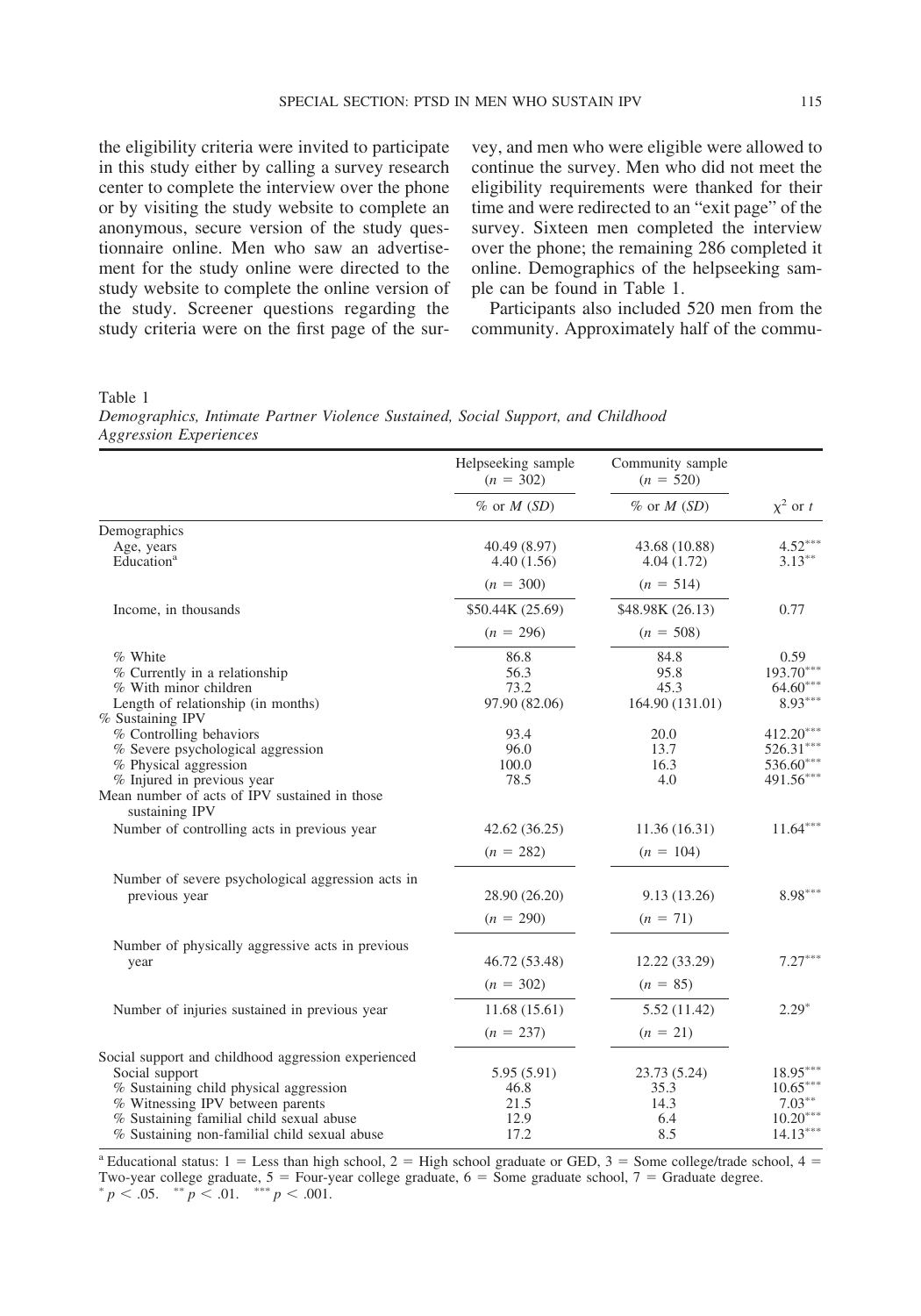nity sample  $(n = 255)$  was recruited to participate in a phone version of the survey by a survey research center, using a random digit dialing technique and CATI administration. The interviewers attempted to reach each phone number on 15 different days, at different times of the day, and made call-back appointments whenever possible. They also made refusal conversion efforts when appropriate. Because of low response rates (8%) during the first 2 months, advanced letters were sent to potential participants informing them that they were randomly selected to participate in a study sponsored by the National Institutes of Health that was focusing on how men and women get along and that they would be contacted within a week by a survey research center interviewer. The response rate for the participants who received an advanced letter was 15.5%. The overall response rate was 9.8%. The other half of the community sample  $(n = 265)$  was recruited through a panel of survey participants maintained by Survey Sampling, Inc. (SSI), to complete an online version of the same survey. Email invitations were sent to 16,000 male SSI panel members inviting them to participate in a study on how men and women get along. They were directed to an anonymous, secure, online version of the survey. The first page of the survey included screener questions testing for eligibility. Eligible men were able to continue to the rest of the survey, whereas ineligible men were thanked for their time. The survey was closed after we met our target sample size of 265 men. Because data collection was ceased when the target goal for the number of completed surveys was reached and we did not wait for all men who received invitations to complete the survey, response rates for the Internet sample cannot be reliably calculated. Demographic information on the full community sample (*n* 520) can be found in Table  $1<sup>1</sup>$ 

The methods for this study were approved by the boards of ethics at the participating institutions. All of the men participated anonymously and were apprised of their rights as study participants. Steps were taken to ensure their safety: At the completion of the survey the participants were given information about obtaining help for IPV victimization and how to delete the history on their Internet web browser. Previous analyses of these datasets did not focus on the associations between PTSD symptoms and the IPV these men experienced.

#### **Measures**

Both the helpseeking and community samples were given the same core questionnaires regarding demographics, aggressive behaviors that they and their female partners may have used in the previous year, more detailed information regarding their last physical argument (if applicable), their mental health, and various risk factors. The helpseeking sample was given additional questions pertaining to their specific helpseeking experiences in an aggressive relationship and what prevents them from leaving the relationship. Only the questionnaires used in the current analyses will be described below.

**Demographic information.** Men were asked basic demographic information about both themselves and their partners, including age, race/ethnicity, personal income, education, and occupation. Men were also asked about the current status of their relationship, the length of their relationship with their partners, how long ago the relationship ended (if applicable), and how many minor children were involved in that relationship, if any.

**Revised Conflict Tactics Scales (CTS2).** The *CTS2* (Straus, Hamby, Boney-McCoy, & Sugarman, 1996) was used to measure the extent to which the men in the study sustained psychological, physical, and sexual aggression, and injuries in their relationships. The items used for the current study included 5 items assessing minor physical aggression (e.g., grabbing, shoving, slapping) and 7 items assessing severe physical aggression (e.g., beating up, using knife/gun) that were combined into a total physical aggression scale; and 6 items assessing injuries (e.g., having a small cut or bruise, broken bone, passing out). The eight *CTS2* items regarding psychological aggression were supplemented with seven items from the Psychological Maltreatment of Women Inventory (Tol-

<sup>&</sup>lt;sup>1</sup> Although beyond the scope of the current article, readers may be interested in learning about differences between the men in community sample who took the survey via phone versus online. Further information on these differences can be found in Hines, Douglas, and Mahmood (2010). None of the differences found impacted the findings of the current study.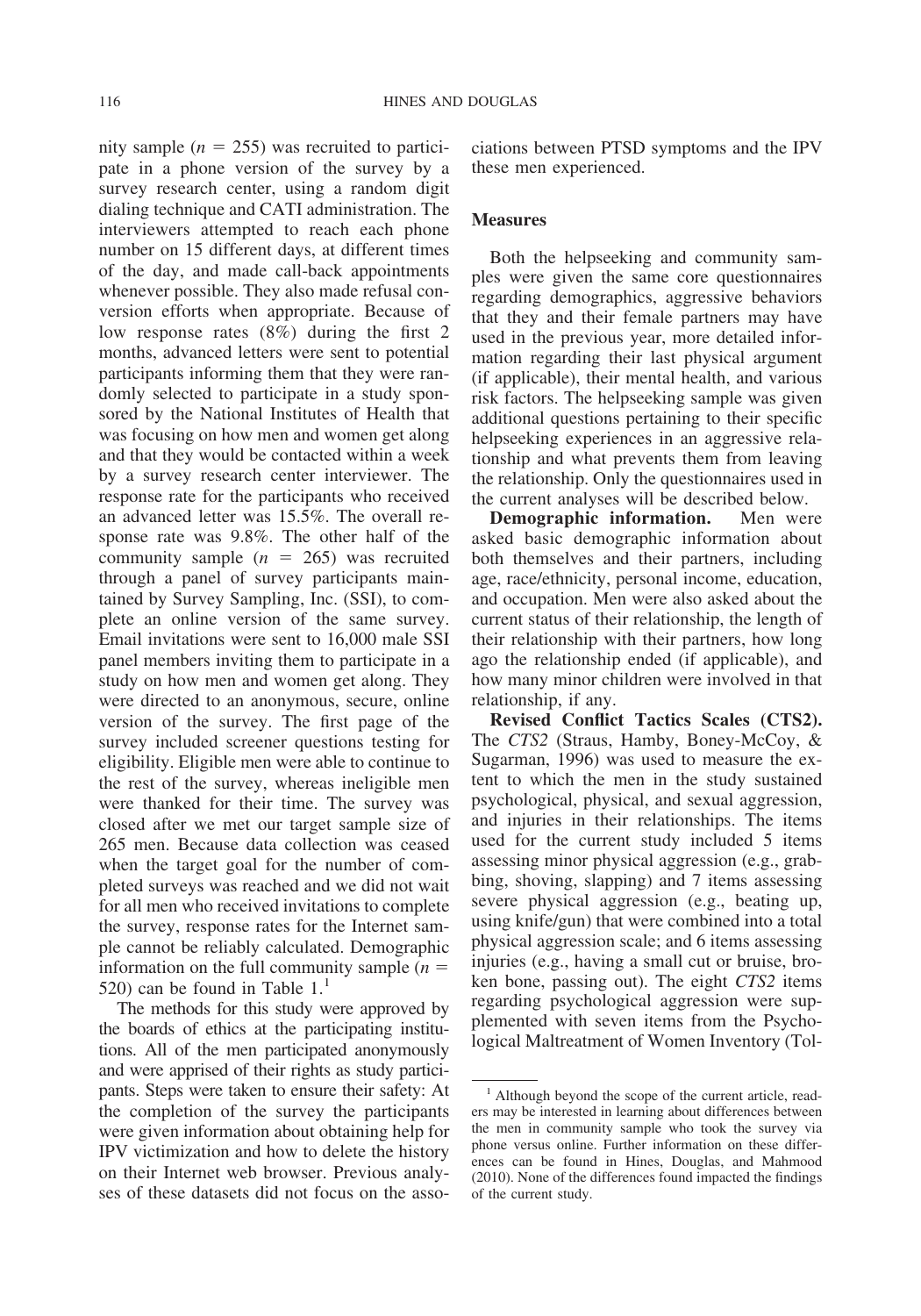man, 1995). To investigate the factor structure of this combined psychological aggression scale, a factor analysis that combined the two samples was conducted using the victimization items (see Hines & Douglas, 2010, for further details on this analysis). The factor analysis revealed that there were three subscales: Minor Psychological Aggression (e.g., insulting/ swearing, shouting/yelling, doing something to spite partner), Controlling Behaviors (e.g., not allowing to leave the house, monitoring time and whereabouts), and Severe Psychological Aggression (e.g., threatening to harm partner, intentionally destroying something belonging to partner). For the current study, only the controlling behaviors and severe psychological aggression scales were used, because they are the types of IPV that differentiate IT from CCV.

Participants responded to items depicting each of the conflict tactics by indicating the number of times these tactics were used by the participant and his partner in the previous year. Participants indicated on a scale from 0 to 6 how many times they experienced each of the acts in the previous year,  $0 = 0$  times;  $1 = 1$  time;  $2 = 2$  times;  $3 = 3{\text -}5$  times;  $4 = 6{\text -}10$  times;  $5 =$ 11–20 times;  $6 =$  more than 20 times. Congruent with Straus et al. (1996), these data were then transformed in order to obtain an approximate count of the number of times each act occurred in the previous year, using the following scale:  $0 = 0$  acts in previous year;  $1 = 1$  act in the previous year;  $2 = 2$  acts in the previous year;  $3 = 4$  acts in the previous year;  $4 = 8$  acts in the previous year;  $5 = 16$  acts in the previous year;  $6 = 25$  acts in the previous year.

The *CTS2* has been shown to have good construct and discriminant validity and good reliability, with internal consistency coefficients ranging from .79 to .95 (Straus et al., 1996). Reliability statistics for the current samples were .82 for both the Controlling Behaviors and Severe Psychological Aggression scales, .92 for the Physical Aggression scale, and .68 for the Injury scale.

**Aggressive childhood experiences.** Aggressive childhood experiences were assessed using items from Sexual Abuse History (SAH) and Violence Socialization (VS) scales of the *Personal and Relationships Profile* (Straus, Hamby, Boney-McCoy, & Sugarman, 1999). To reduce participant burden, we condensed the 16 items from these two scales into four items. Participants indicated the extent to which they agreed or disagreed  $(1 =$  strongly disagree,  $4 =$  strongly agree) with each statement: "When I was less than 12 years old, I was spanked or hit a lot by my mother or father" (sustaining child physical aggression), "When I was a kid, I saw my mother or father kick, punch, or beat up their partner" (witnessed interparental IPV), "Before I was 18, a family member did things to me that I now think might have been sexual abuse" (sustained familial child sexual abuse), and "Before I was 18, someone who was not part of my family did things to me that I now think might have been sexual abuse" (sustained nonfamilial child sexual abuse). Reports of the psychometric properties of both scales indicate that they have adequate validity and overall alphas of .73 (VS scale) and .76 (SAH scale) (Straus & Mouradian, 1999). For the current study, we also dichotomized each item: Participants who indicated they agreed/strongly agreed with an item were coded as having sustained that type of childhood abuse; if they disagreed/strongly disagreed, they were coded as not having sustained that type of childhood abuse.

*The ENRICHD Social Support Instrument* (Mitchell et al., 2003) was used it measure the perceived social support of the participants. It contains 6 items that measure emotional and instrumental support. Participants indicated on a 5-point scale the extent to which each statement was true of their situation  $(1 = none$  of the time,  $5 =$  all of the time). Example items include, "How often is someone available to you whom you can count on to listen to when you need to talk?" and "How often is someone available to help you with daily chores?" This instrument has demonstrated excellent convergent and predictive validity, and excellent internal consistency reliability, with an overall alpha of .86 (Mitchell et al., 2003). For the present study, the overall alpha was .94.

**PTS symptoms.** The *PTSD Checklist* (*PCL*) (Weathers, Litz, Herman, Huska, & Keane, 1993) is a 17-item self-report measure of the severity of PTSD symptomology. Items reflect three symptom clusters: reexperiencing, numbing/avoidance, and hyperarousal. Consistent with the concept of PTSD and per the instructions of the *PCL*, the questions were anchored to one specific traumatic event. For this study, respondents were asked to think about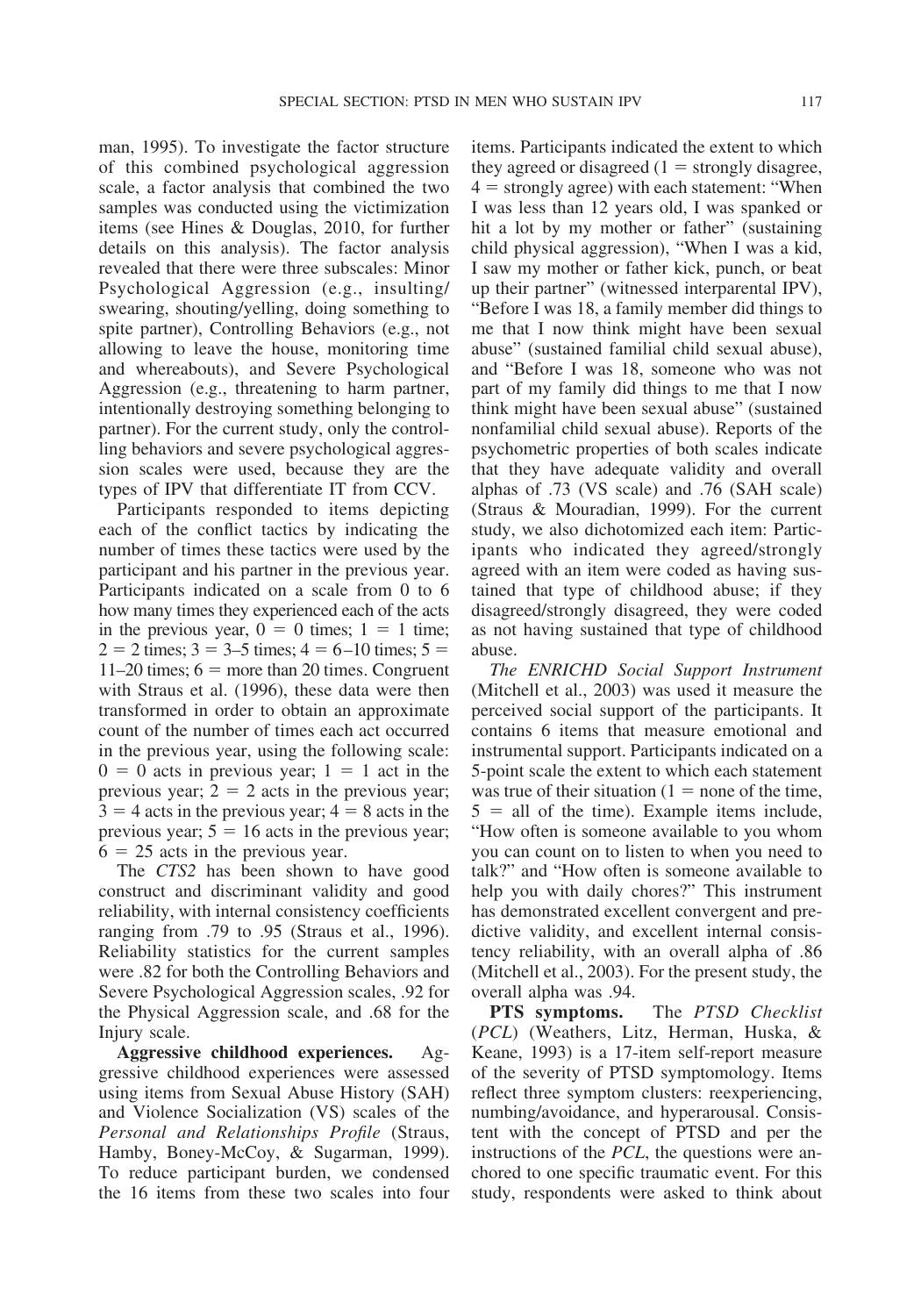their worst argument with their female partner, and then indicate the extent to which they were bothered by each symptom in the preceding month using a 5-point scale (1 = not at all,  $5 =$ extremely). The items were then summed to create a continuous measure of PTSD symptoms. Scores were also dichotomized to indicate the likely presence or absence of PTSD. Although there is currently debate regarding the exact cut-off score that is possibly indicative of PTSD (e.g., suggestions range from 44 to 50), we chose a cut-off score of 45 that was used in a study of breast cancer patients (Andrykowski, Cordova, Studts, & Miller, 1998). It is important to also note that Ruggiero, DelBen, Scotti, and Rabalais (2003) found little differences in the diagnostic efficiency of these various cutpoints using a civilian sample. One item, "Feeling as if your future will somehow be cut short," was not included in the survey because participants reported that they did not understand the item during pilot testing of the instrument. The PCL has been validated for use in both combat and civilian populations, and the civilian version was used for this study. The *PCL* has been shown to have excellent reliability (Weathers et al., 1993) and strong convergent and divergent validity (Blanchard, Jones-Alexander, Buckley, & Forneris, 1996; Ruggiero et al., 2003). Furthermore, the *PCL* has been shown to have high diagnostic utility (.79–.90) when validated against "gold standard" measures such as the Structured Clinical Interview for *DSM*–IV Axis I Disorders (First, Gibbon, Spitzer, & Williams, 1996). For the current samples, the alpha for all items combined was .97, and ranged from .91 for the avoidance/numbness subscale to .93 for the reexperiencing subscale.

### **Results**

# **Differences Between Samples in Demographics, IPV, and Possible Mediators**

Table 1 presents the differences between the helpseeking and community samples in demographic characteristics, the prevalence and frequency of sustaining four types of IPV, social support, and the prevalence of experiencing childhood aggression. The men in the community sample were significantly older, more likely to be currently in a relationship, and in significantly longer relationships than the men in the helpseeking sample. The men in the helpseeking sample attained significantly higher levels of education and were more likely to have minor children. These demographic differences were used as potential covariates in subsequent ANCOVAs.

For sustaining IPV, chi-square analyses showed that the helpseeking sample was significantly more likely to sustain all four types of IPV: Controlling Behaviors, Severe Psychological Aggression, Physical Aggression, and Injuries. In addition, after removing men from both samples who did not sustain a given act of IPV, *t* tests showed that men in the helpseeking sample sustained significantly more acts of IPV in the previous year than men in the community sample.

Finally, *t* tests showed that men in the helpseeking sample reported significantly lower social support than community men, and chi-square analyses revealed that men in the helpseeking sample were significantly more likely to have sustained all types of childhood aggression.

#### **Differences Among Groups in PTSD Scores**

We first investigated whether men who sustained IT had a greater likelihood of reaching a clinical cut-off for PTSD than men who sustained CCV or men who sustained no IPV. Thus, congruent with our previous analysis of and findings from this dataset (Hines & Douglas, 2010), we divided the community sample into those who sustained physical IPV (CCV group) and those who sustained no physical IPV (No IPV group). As discussed in the Introduction and shown in Hines and Douglas (2010), the helpseeking sample was a sample of IT victims, and therefore, that sample was used as an indicator of men who sustained  $IT<sup>2</sup>$  We then performed a chi-square analysis to investigate

<sup>&</sup>lt;sup>2</sup> A full description of how we determined that the helpseeking sample was a sample of IT victims can be found in Hines and Douglas (2010). Briefly, we did a series of comparisons between the helpseeking and community samples in the rates and frequencies of physical IPV, controlling behaviors, severe psychological IPV, and injuries reported by the male participants to test Johnson's conceptualization that IT is physical IPV in the context of controlling behaviors and severe psychological IPV, whereas CCV is characterized by low-level mutual physical IPV without the same level of controlling behaviors as in IT. In comparison to the male helpseekers, the female partners of men in the helpseeking sample had significantly higher rates of all types of IPV, and just among those men and women who engaged in physical and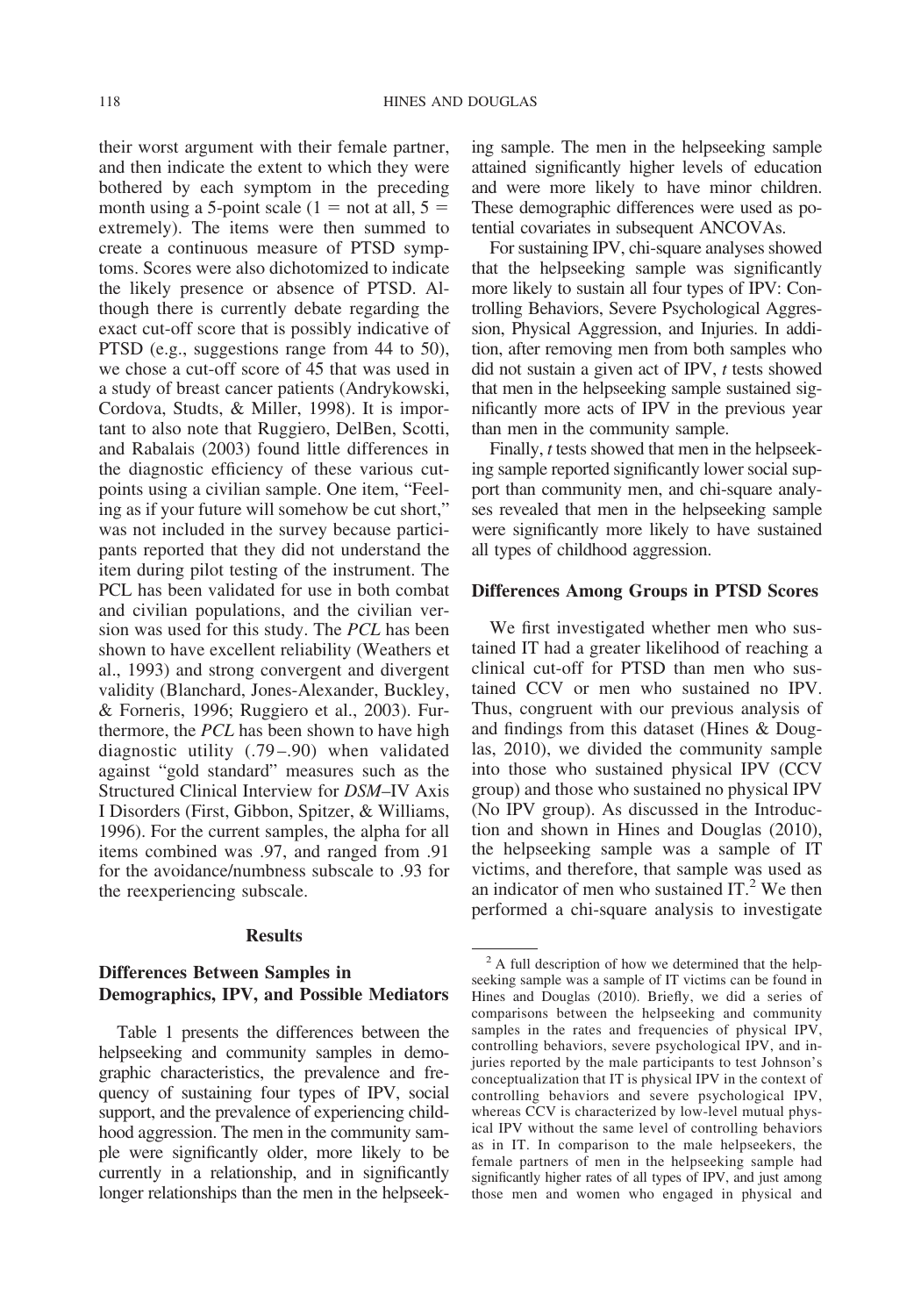whether there were significant differences among the three groups in the percentage of men scoring above the clinical cut-off. As shown in Figure 1, only 2.1% of the no IPV men scored above the clinical cut-off; this jumped to 8.2% for the CCV group, and then increased exponentially to 57.9% for the IT group. Chisquare analyses and post hoc tests showed that all three groups were significantly different from each other,  $\chi^2(2, N = 822) = 323.99, p <$ .0000001.

We then investigated whether there were differences between the no IPV, CCV, and IT groups on their total score on the PCL and the subscale scores. A series of ANCOVAs were performed, controlling for significant covariates, and Tamhane post-hoc tests (which correct for heterogeneity of variance among groups) were used to identify the locus of any significant differences. As shown in Table 2, all three groups were significantly different from each other on the total PCL score and all three subscales. Moreover, as indicated by the effect size, group membership explained 49.8–57.3% of the differences in PCL scores.

# **Bivariate Correlations Between IPV and PTSD for Both Samples**

We then performed a series of analyses to investigate the associations among sustaining IPV, PTSD symptoms, and possible mediators. We performed these analyses on the community and helpseeking samples separately because of Johnson's (1995) assertion that each of these samples would be measuring different phenomena. Our first step in investigating the associations between PTSD and sustaining IPV consisted of a series of correlational analyses (see Table 3). We correlated, for each sample separately, the frequency with which the participants sustained all four forms of IPV with their total score on the PCL, their three subscale scores, and the dichotomous variable of whether the participant exceeded the clinical cut-off for PTSD. As shown, for both samples, the frequency of all four forms of sustaining IPV was significantly correlated with the total score on the PCL, the scores on all of the subscales, and with the clinical cut-off variable. The only exception was that among helpseekers, the frequency of sustaining injuries was not significantly correlated with the clinical cut-off score. Moreover, the correlations in the community sample appear to be higher than the correlations in the helpseeking sample. However, *z*-score analyses of the differences between correlation coefficients showed that after Bonferonni corrections for multiple tests of hypothesis, no correlations were significantly different from each other. Thus, sustaining IPV is similarly correlated with PTSD symptoms for both community and helpseeking men.

## **Path Models**

We then investigated the direction of effects among sustaining IPV, PTSD symptoms, social support, and experiences of childhood aggression. In the interest of parsimony, we combined the scores on the two childhood physical aggression measures (sustaining child physical aggression and witnessing interparental IPV) into a variable called "Violent Socialization" and the scores on the two childhood sexual abuse measures (sustaining familial and nonfamilal child sexual abuse). For sustaining IPV, we only used the frequency with which they sustained physical aggression and controlling behaviors be-

psychological IPV, the female partners used 5–6 times the frequency of physical IPV, severe psychological IPV, and controlling behaviors. The helpseeking men also had significantly higher rates of injuries than their female partners; among those men and women who sustained injuries, the men were injured at approximately twice the frequency. Finally, the frequency with which men sustained violence in the previous year (46.72 acts) is comparable to the frequency of violence sustained in samples of battered women (between 15 and 68 acts per year). Patterns of IT were also found when we compared the helpseeking with the community sample. In comparison to the female partners of community men, the female partners of helpseeking men engaged in significantly higher rates and frequencies of all types of IPV: they were 54 (controlling behaviors) to 407 (minor physical IPV) times more likely to use IPV. Among just those women who used IPV, the female partners in the helpseeking sample had significantly higher frequencies of IPV, ranging from about 1.5 times (severe physical IPV) to over 3.75 times (controlling behaviors, total physical IPV) the frequency of IPV than female partners in the community sample. Moreover, the men in the helpseeking sample were injured at higher rates and frequencies—they were close to 90 times more likely to have sustained an injury in the past year, and when comparing just those men who were injured, men in the helpseeking sample had about twice the frequency of injuries. Finally, the female partners in the helpseeking sample were significantly more likely to have used physical IPV first, in both the last physical argument (97% vs. 56.9%) and ever (91.7% vs. 53.0%).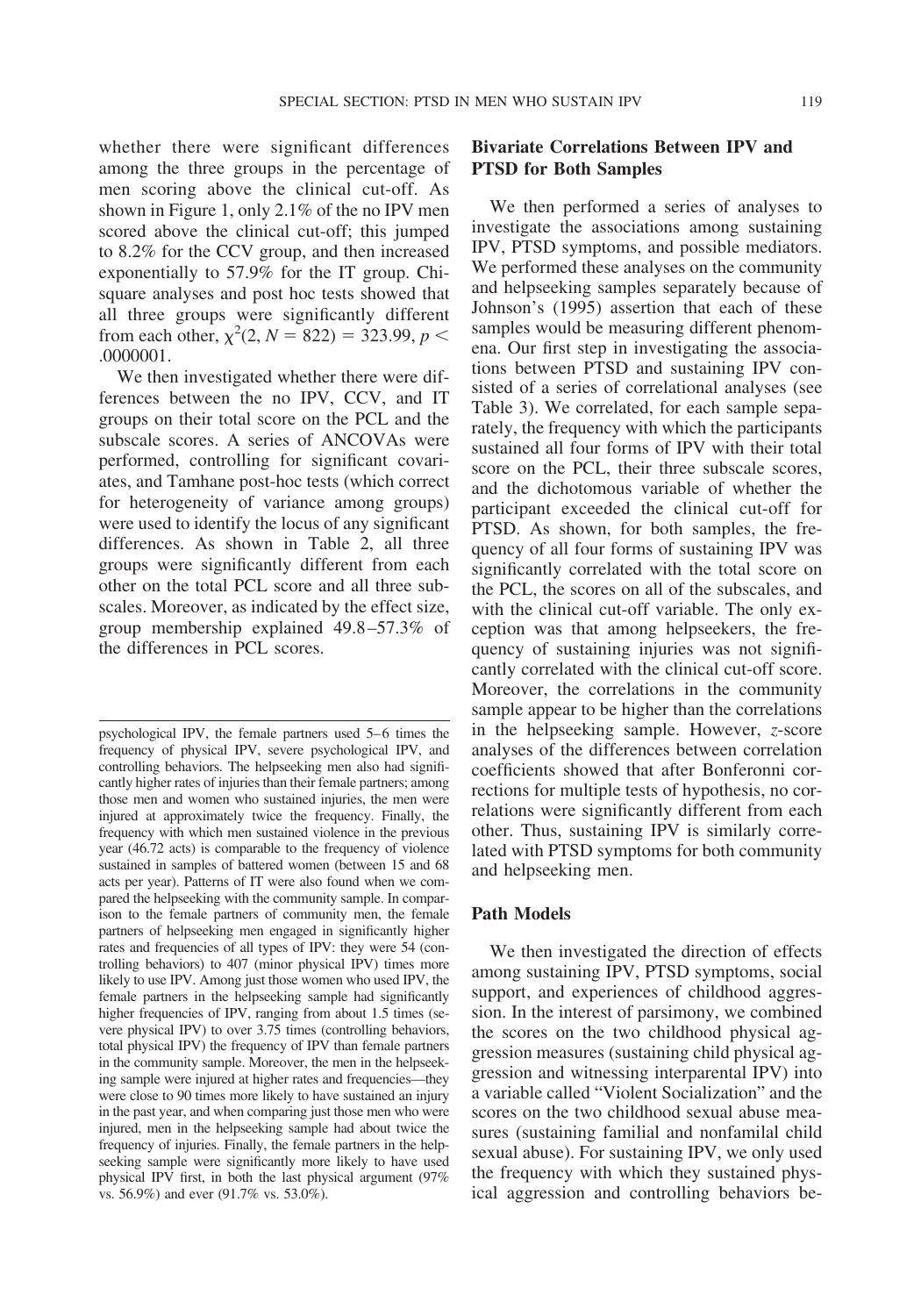

*Figure 1.* Percent of each group scoring above the clinical cut-off on the PCL.

cause these are the two types of IPV that are the central features of IT. Finally, we used the total score on the PCL as our indicator of PTSD. Although PTSD is typically considered to be a dichotomous diagnostic category, we chose to use the continuous measure as our outcome to increase variability because of increasing evidence that it may be more of a dimensional disorder (Broman-Fulks et al., 2006) and of little agreement as to the exact cut-off that should be used to indicate the presence of PTSD (Ruggiero et al., 2003).

The full model that we tested is shown in Figure 2. As indicated by this figure, we hypothesized that involvement in childhood aggression would predict sustaining IPV in adulthood and would also predict PTSD symptoms. We also predicted that sustaining IPV would have both direct and indirect, through social support, influences on PTSD. This full model was tested on each sample separately. Initially, the full model for each sample was evaluated for its adherence to the assumption of multivariate normality. For the community sample, Mardia's (1970, 1974) normalized estimate of multivariate kurtosis equaled 280.33, which is well above the standard cut-off of 5 and indicates a non-normal distribution (Bentler, 2005). For the helpseeking sample, multivariate kurtosis was lower, 9.12, but still indicated a non-normal distribution.

Therefore, we employed the bootstrapping procedure for estimating standard errors and reducing bias in our estimates of parameters and their significance. Although not without its limitations, bootstrapping is a procedure that is routinely used when estimating path models with non-normal data (Byrne, 2010). Each bootstrapped model was evaluated using four fit measures—chi-square, root mean square error

Table 2 *AN(C)OVA Results on the Differences Among IPV Groups in PTSD*

| PCL scale          | No violence<br>M(SD) | CCV<br>M(SD)       | M(SD)               | $F(d\hat{t})$        | $n^2$ |
|--------------------|----------------------|--------------------|---------------------|----------------------|-------|
| Total PCL score    | $19.50(7.08)^a$      | $25.20(11.72)^{a}$ | $46.56 (14.25)^{a}$ | $547.76***$ (2, 815) | .573  |
| Re-experiencing    | $(2.45)^{b}$         | $8.06(4.50)^{b}$   | $14.98(5.15)^{b}$   | $458.94***$ (2, 819) | .528  |
| Avoidance/numbness | 7.45 $(2.99)^a$      | 9.81 $(4.62)^a$    | $17.26(6.42)^a$     | $404.50***$ (2, 815) | .498  |
| Hyperarousal       | 5.78 $(2.23)^{b}$    | 7.33 $(3.70)^b$    | 14.32 $(5.04)^b$    | $497.93***$ (2, 819) | .549  |

*Note.* CCV = common couple violence; IT = intimate terrorism.<br><sup>a</sup> Means in the same row sharing superscripts are significantly different from each other after controlling for age. <sup>b</sup> Means in the same row sharing superscripts are significantly different from each other according to a Tamhane's post-hoc test.  $p < .001$ .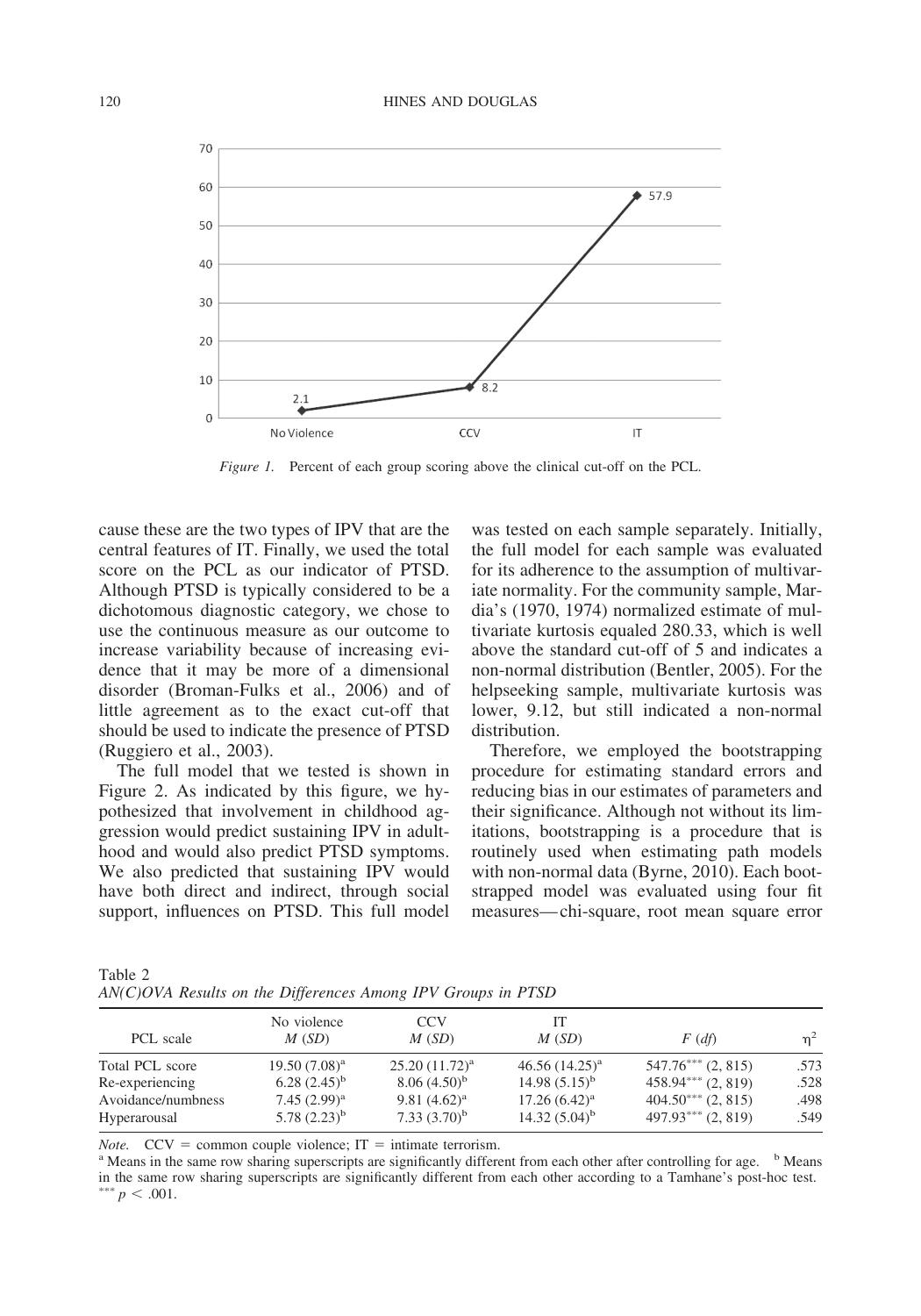|                       | Helpseeking sample<br>$(n = 302)$ |                                       |                                 |          | Community sample<br>$(n = 520)$ |                                       |                        |          |
|-----------------------|-----------------------------------|---------------------------------------|---------------------------------|----------|---------------------------------|---------------------------------------|------------------------|----------|
| PCL scale             | Controlling<br>behaviors          | Severe<br>psychological<br>aggression | Physical<br>aggression Injuries |          | Controlling<br>behaviors        | Severe<br>psychological<br>Aggression | Physical<br>aggression | Injuries |
| Total score           | $29***$                           | $21***$                               | $25***$                         | $.19***$ | $.44***$                        | $.31***$                              | $22***$                | $.24***$ |
| Re-Experiencing       | $.25***$                          | $.12*$                                | $.20***$                        | $.17***$ | $.44***$                        | $.32***$                              | $.25***$               | $.32***$ |
| Avoidance/numbness    | $.24***$                          | $21***$                               | $.24***$                        | $.17***$ | $.41***$                        | $27***$                               | $.18***$               | $.18***$ |
| Hyperarousal          | $27***$                           | $.23***$                              | $21***$                         | $.15***$ | $.38***$                        | $27***$                               | $.19***$               | $.18***$ |
| Scored $> 45^{\circ}$ | $26***$                           | $.18***$                              | $.16***$                        | . 11     | $.38***$                        | $29***$                               | $21***$                | $.31***$ |

| Table 3                                                              |  |  |
|----------------------------------------------------------------------|--|--|
| Bivariate Correlations Among Sustained IPV and PTSD for Both Samples |  |  |

*Note.* After Bonferonni corrections, analyses show no significant differences between the corresponding correlations of the two samples.

<sup>a</sup> 45 is the clinical cut-off for PTSD on the PCL.

 $p < .05.$   $p < .01.$   $p < .001.$ 

of approximation (RMSEA), normed fit index (NFI), and comparative fit index (CFI)—as recommended by Tabachnik and Fidell (2006). This method ensures that a model fit is tested from several different perspectives (Meyers, Gamst, & Guarino, 2006). Model statistics were then examined to investigate whether better fitting models could be achieved. Modification indices were first examined to investigate whether there were theoretical and statistical reasons to add any paths to the model. Next, nonsignificant paths were pruned one-by-one until an excellent-fitting model was achieved. This end model was compared with the original model on their Aikake's Information Criterion (AIC) and Expected Cross-Validation Index

(ECVI); smaller AIC values represent betterfitting models, and smaller ECVI values represent the greatest potential for replication (Byrne, 2010).

For the community sample, five cases were removed because of incomplete data on the childhood aggression measures. The full hypothesized model achieved an excellent fit to the data:  $\chi^2(2) = 2.38$ ,  $p = .30$ ; NFI = .99;  $CFI = .99$ ; RMSEA = .02, AIC = 40.38,  $ECVI = .08$ . In the interest of parsimony, nonsignificant paths were pruned one at time until only significant paths remained. The final, parsimonious model had similar fit statistics, but with smaller AIC and ECVI:  $\chi^2(4) = 7.94$ ,  $p =$ .10; NFI = .98; CFI = .99; RMSEA = .04,



*Figure 2.* Conceptual model predicting PTSD symptoms from sustained aggression tested on both samples.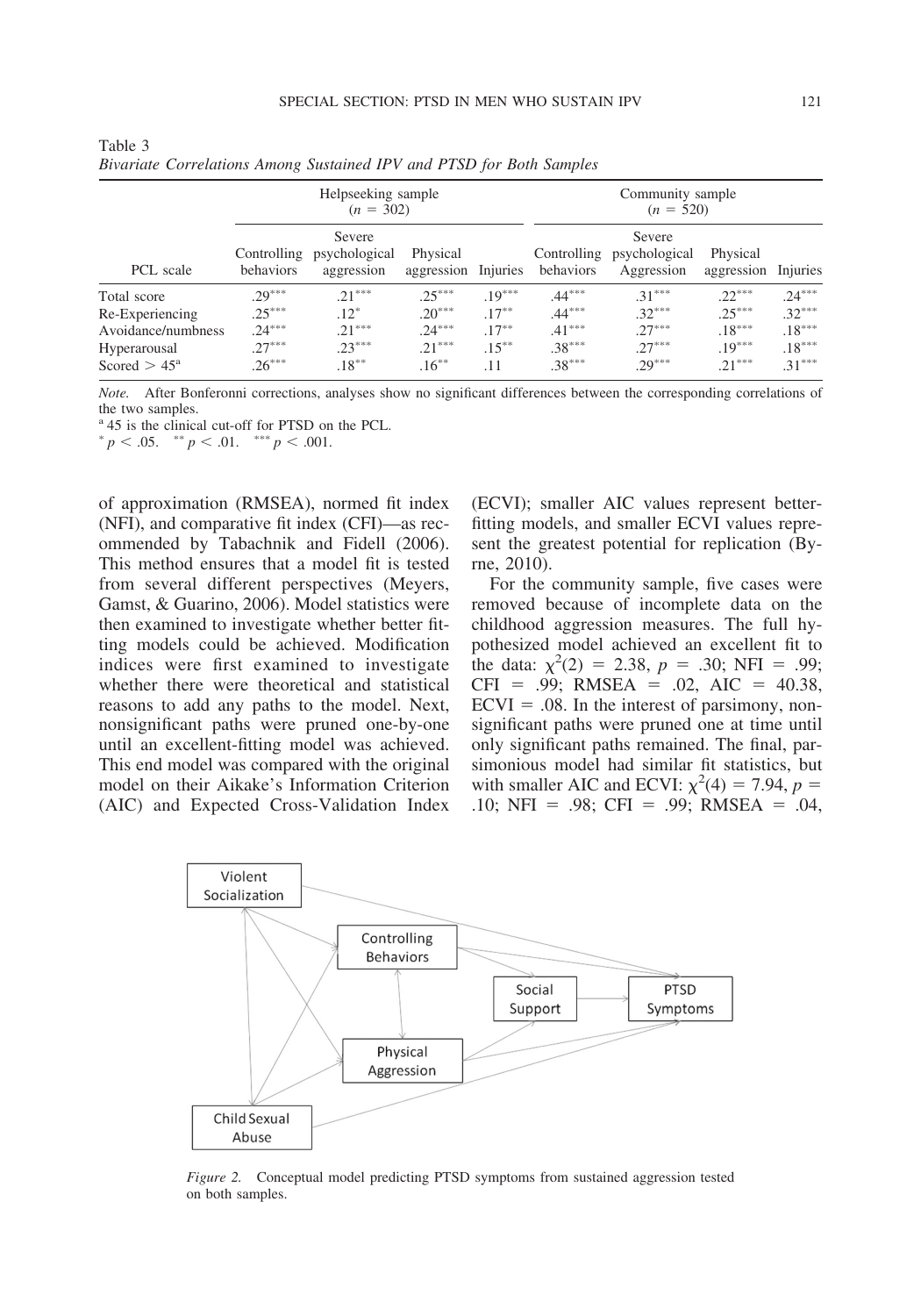

*Figure 3.* Final model for the community sample predicting PTSD symptoms from sustained aggression.  $^* p < .05.$   $^* p < .01.$ 

 $AIC = 29.94$ ,  $ECVI = .06$ ; the parameter estimates for this model are shown in Figure 3. The only childhood aggression variable to achieve significance was child sexual abuse, which predicted sustaining physical IPV and PTSD symptoms. Sustaining physical IPV did not have any direct or indirect influence on PTSD symptoms, but was correlated with sustaining controlling behaviors. Sustaining controlling behaviors, on the other hand, had both direct and indirect influences on PTSD symptoms, and in fact, had the strongest direct influence on PTSD symptoms of all of the aggression items. For the indirect effect, sustaining controlling behaviors was associated with lower social support, and lower social support was subsequently associated with higher levels of PTSD symptoms.

For the helpseeking sample, one case was removed because of incomplete data on a childhood aggression variable. When the data were tested against the full hypothesized model, the model achieved a moderate-to-poor fit:  $\chi^2(2) = 13.34, p < .001; \text{NFI} = .93; \text{CFI} = .93;$ RMSEA =  $.14$ , AIC = 51.338, ECVI =  $.171$ . Nonsignificant paths were pruned one-by-one until an excellent fitting model was achieved:  $\chi^2(2) = 2.17, p = .34; \text{ NFI} = .98; \text{ CFI} = .99;$ RMSEA = .02, AIC = 18.172, ECVI = .061; this final model is shown in Figure 4. Violent socialization had the strongest influence on PTSD, although controlling behavior and physical IPV victimization made significant unique contributions as well. Violent socialization did not predict controlling behavior or physical IPV victimization, which were significantly associated with each other. Social support did not mediate the association between IPV victimization and PTSD, and childhood sexual abuse did not predict IPV victimization or PTSD.

### **Discussion**

Our study, the first to investigate the associations among PTSD and IPV victimization among a clinical sample of men, provides strong initial evidence that PTSD is a major concern among men who sustain IPV and seek help. In addition, by comparing levels of PTSD



*Figure 4.* Final model for the helpseeking sample predicting PTSD symptoms from sustained aggression.  $p < .05$ .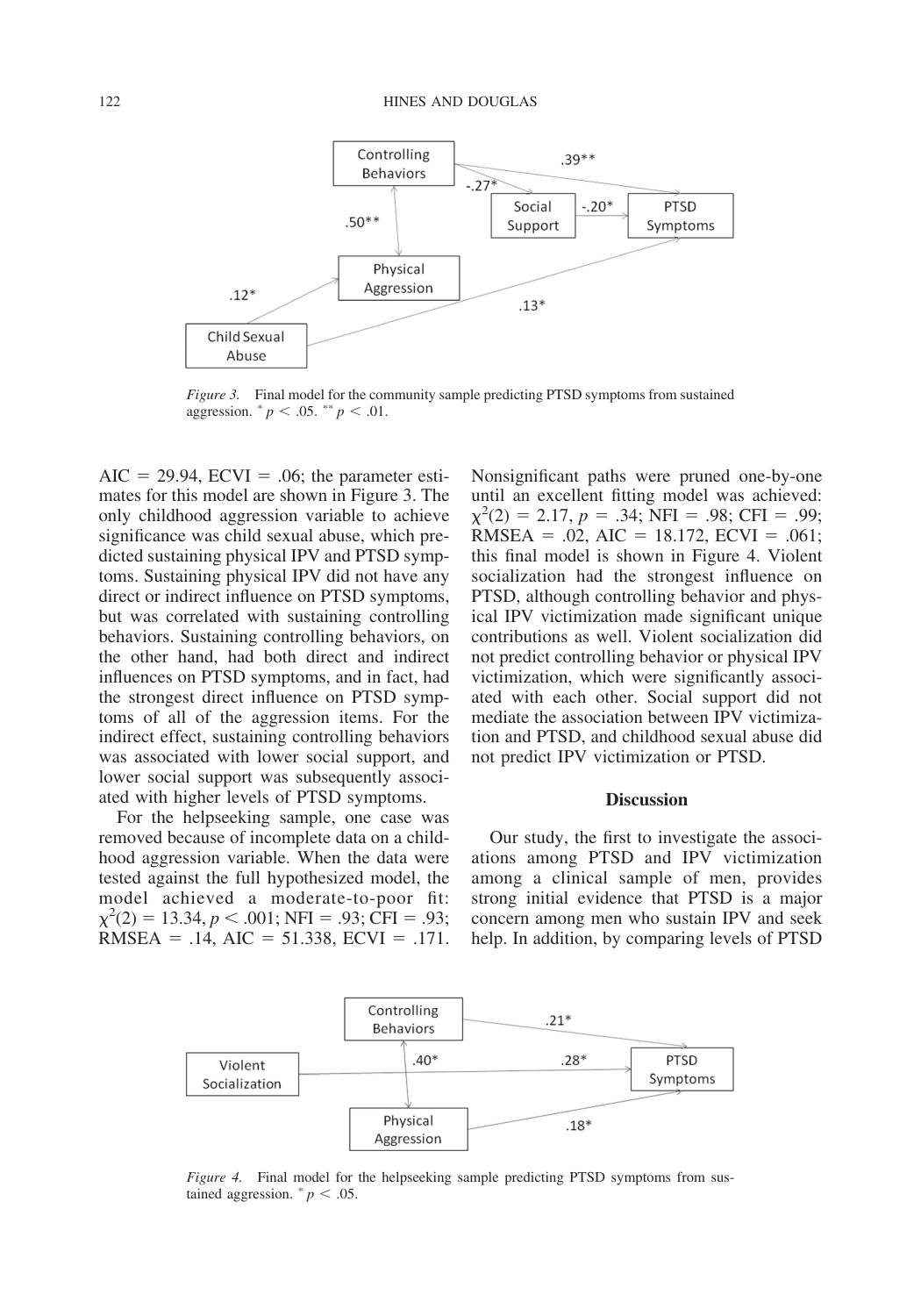and its associations with other key variables, we were able to provide some support to the theory that such associations would be different when researchers study clinical versus convenience samples of men.

In support of previous research (Coker et al., 2005; Dansky et al., 1999; Hines, 2007), we found that for both samples of men, sustaining IPV was significantly correlated with PTSD and its three clusters of symptoms. However, we also found that in comparison to men who sustain no physical IPV and men who sustain CCV, men who sustain IT (a type of IPV that is characterized by severe violence and controlling behaviors) are at exponentially increased risk for exceeding a clinical cut-off for PTSD. In fact, almost 60% of the male helpseekers exceeded this cut-off, a percentage that is similar to what samples of battered women typically show (Astin et al., 1993; Cascardi et al., 1995; Gleason, 1993; Saunders, 1994). Moreover, when comparing samples on the scores that the men had on the PTSD measure, we found that group membership explained over 50% of the variance in PTSD scores—this is a very large effect size (according to Cohen [1988], an effect size of .15 is considered large for an *F* statistic), and shows just how at risk men who sustain IT are for both experiencing PTSD symptoms and exceeding a clinical cutoff for this disorder.

In addition, these findings provide further evidence that the IPV that the helpseeking sample of men are sustaining is IT. Researchers have found that among women, IT victims report significantly more symptoms of PTSD than victims of CCV do (Cohen, 1988; Johnson & Leone, 2005; Leone et al., 2004) and have therefore concluded that another feature of IT is the severe psychological consequences of the IPV. Moreover, they point toward this difference as further evidence that the predictors, theories, and intervention methods would necessarily differ between studies using community/ population-based samples and those using clinical samples (Johnson & Leone, 2005).

Our study supports these notions as well. In addition to PTSD being exponentially higher in the helpseeking sample, the associations between PTSD and sustaining different types of IPV were somewhat different. The model for the community sample was congruent with what others have found regarding the influence of prior history of abuse, sustaining trauma, and social support on PTSD (Fontana & Rosenheck, 1994). Consistent with this previous research, among the community sample of men, sustaining childhood abuse put the men at risk for both sustaining IPV and PTSD, and the influence of sustaining controlling behaviors on PTSD was at least partially mediated by social support. What is unique about this model is that it appears that it is the controlling behaviors, not the physical IPV, that are experienced as traumatic for the community men, which is congruent with research among battered women that shows that it is often the controlling and psychologically abusive aspects of a relationship that are viewed as more traumatic than the physical violence (e.g., Follingstad, Rutledge, Berg, Hause, & Polek, 1990).

On the other hand, our proposed model was a poor fitting model for the helpseeking sample, and the best-fitting model was a simpler model that posited direct, additive influences of sustaining both childhood physical aggression and adult physical IPV and controlling behaviors on symptoms of PTSD. Why the more complex model did not fit for the helpseeking sample and why this simple model provides such an excellent fit are unknown. In addition, the fact that a childhood history of aggression provided such a strong influence on current symptoms of PTSD also contradicts previous literature that shows only small influences of childhood abuse on adult symptoms of PTSD after exposure to subsequent trauma (Brewin, Andrews, & Valentine, 2000). Therefore, the results presented here should be replicated in other samples of men sustaining IT, and future research should explore other potential mediators, such as shame, anger, and self-blame, that have been shown to be important mediators of PTSD development in victims of violent crime (Andrews, Brewin, Rose, & Kirk, 2000; Weaver & Clum, 1995).

Nonetheless, our findings that there is an additive influence of childhood and adult experiences of intrafamilial aggression on PTSD symptoms in this helpseeking sample are informative and provide tentative treatment implications. First, it is important for any treatment provider who encounters a man who discloses physical IPV and controlling behaviors against him by his partner to acknowledge that this man likely has been traumatized. This is an impor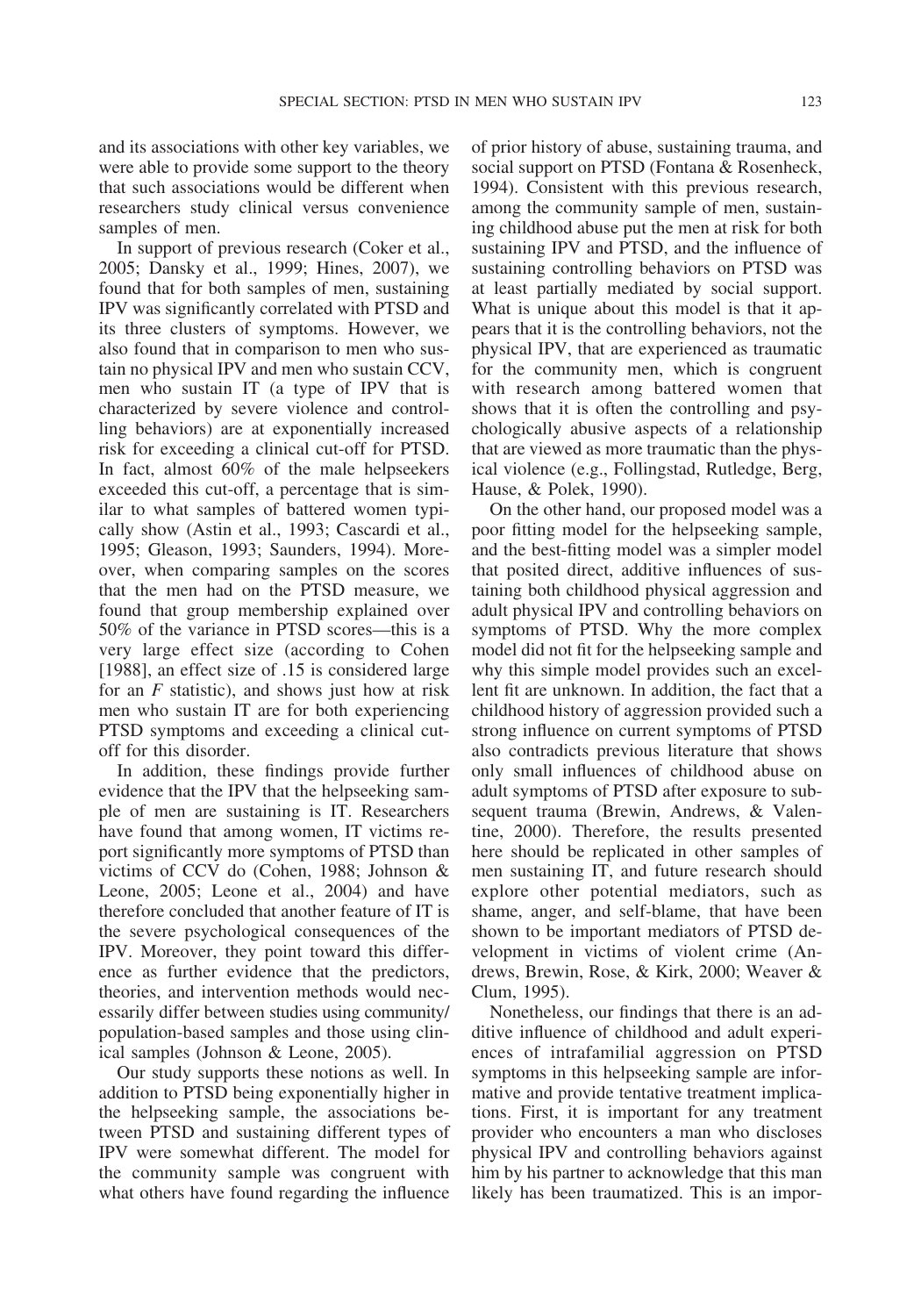tant first step, because previous research on this sample showed that not only did men experience more negative than positive experiences with treatment providers, but every time a man in our helpseeking sample experienced a negative response from a treatment provider, his odds of exceeding the clinical cut-off for PTSD increased significantly (Douglas & Hines, provisionally accepted). Next, the traumas of experiencing aggression as a child, and controlling behaviors and physical IPV as an adult, should be central to any treatment program, and should be linked to other traumatic experiences, such as combat exposure and natural disasters; by establishing this link, it could remove any selfblame the men may be feeling (Kemp et al., 1991). According to Kemp et al., the most effective therapy for women who sustain IT would involve a combination of supportive and trauma processing sessions, with a crucial emphasis on the support that can be provided through involvement in battered women support groups. Given that there is no research exploring treatment options for men who sustain IT, we would urge therapists to use and evaluate a similar model for men who sustain IT and seek help, and to then tailor a more appropriate model for men. A crucial aspect of this development would be the institution of support groups for men who sustain IT, which are currently lacking (Hines & Douglas, 2011).

In addition, the fact that the community sample had a substantially different explanatory model for PTSD provides preliminary implications for treatment as well. Service providers who encounter men who sustain IPV will need to make the distinction between whether the IPV they are experiencing is IT or CCV because the relationship dynamics and the effect that the IPV has on the man will differ between the two (Johnson & Leone, 2005). Men who are experiencing CCV might benefit from couples' therapy, an intervention that has been shown to be very effective in certain types of couples experiencing lower levels of IPV because it teaches important skills in problem solving, anger management, and conflict resolution (O'Leary, Heyman, & Neidig, 1999; Stith, Rosen, & McCollum, 2003). However, this type of intervention may not be appropriate for men experiencing IT, because their female partners are engaging in more severe types of IPV and controlling behaviors as well; the men may risk retaliation if they disclose certain behaviors of their partners in the context of couples' therapy (Johnson & Leone, 2005).

The limitations of this study need to be addressed so that future research can replicate and expand on the findings reported here. First, this is a correlational study, and therefore, inferences about causality cannot be firmly established. However, our measure of PTSD did orient the men around their worst argument with their female partner; in addition, the childhood experiences of aggression naturally came earlier in time that both IPV experiences and PTSD symptoms they experienced in the previous month, so some cause-effect can be implied.

A second limitation is that the study relies solely on the men's reports of their partners' aggressive behaviors and their own psychosocial characteristics. This limitation is important to consider for three primary reasons. First, correlations between aggressive behaviors and psychosocial characteristics may be inflated because certain traits of the participant may influence how he answers both sets of questions (Cooper, 2002). Second, it is possible that the men overestimated their female partners' use of IPV. Although studies of couples reporting on IPV show no difference between male and female partners in their estimates of women's use of physical IPV (Archer, 1999), it could be the case that when men are seeking help because of their partner's IPV, they may overestimate their female partner's use of various types of IPV. Third, by using only the men's reports, we have no external validation of the authenticity of their reports. We were concerned, particularly for our helpseeking sample, about the confidentiality and safety of the participants if we asked their partners to participate in this study as well. Therefore, we opted not to obtain these data directly from the female partner, but note that such methodology has been used in other social science research [e.g., studies of battered women (Walker, 2000) and divorced families (Furstenberg, Morgan, & Allison, 1987; Lee, 1997; Seltzer, 1991; Seltzer & Bianchi, 1988)]. Thus, future studies should strive to obtain information from multiple informants.

Overall, our study is the first to provide information on the mental health of men who sustain IT and seek help. A majority of these men are suffering from PTSD, which seems to be a direct result of the physical IPV and con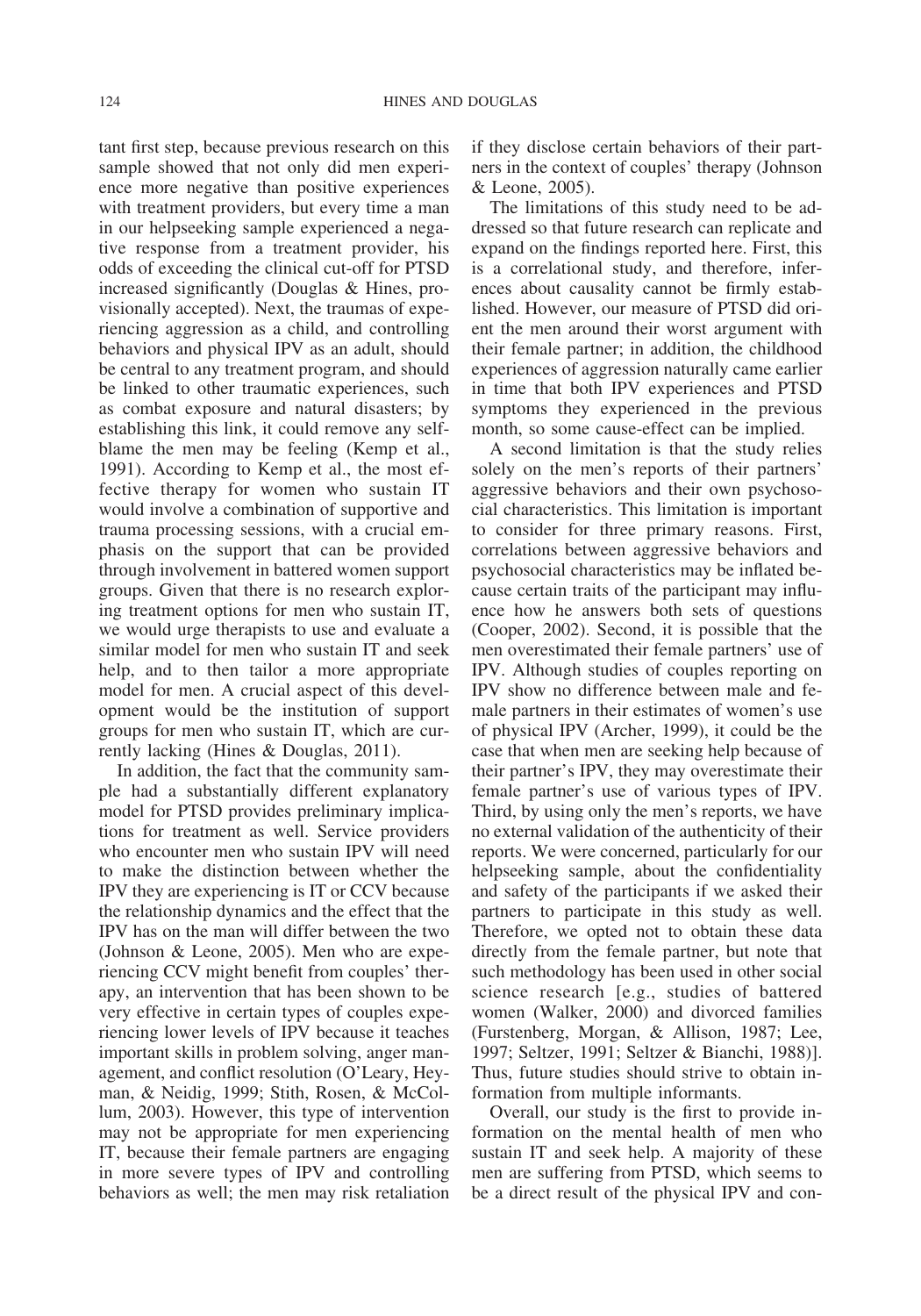trolling behaviors they are sustaining in their relationships and a history of aggression they sustained in childhood. Their experiences are markedly different from men who sustain CCV, which is also correlated with PTSD, but is not experienced at such high frequencies by men involved in such relationships. Therefore, we recommend that when working with men who sustain IPV that treatment providers distinguish between whether clients have experienced CCV or IT, and that they provide the appropriate treatment depending upon the type of IPV the men have experienced. The results of this study and other work on IPV indicate that this may be the most fruitful way to provide treatment for men who have experienced IPV and present with PTSD symptoms.

### **References**

- American Psychiatric Association. (1994). *Diagnostic and statistical manual of mental disorders* (4th ed.). Washington, DC: Author.
- Andrews, B., Brewin, C. R., Rose, S., & Kirk, M. (2000). Predicting PTSD symptoms in victims of violent crime: The role of shame, anger, and childhood abuse. *Journal of Abnormal Psychology, 109*(1), 69–73.
- Andrykowski, M. A., Cordova, M. J., Studts, J. L., & Miller, T. W. (1998). Posttraumatic stress disorder after treatment for breast cancer: Prevalence of diagnosis and use of the PTSD Checklist – Civilian Version (PCL–C) as a screening instrument. *Journal of Consulting and Clinical Psychology, 66,* 586–590.
- Archer, J. (1999). Assessment of the reliability of the Conflict Tactics Scales: A meta-analytic review. *Journal of Interpersonal Violence, 14,* 1263–1289.
- Astin, B., Lawrence, K. J., & Foy, D. W. (1993). Posttraumatic stress disorder among battered women: Risk and resiliency factors. *Violence and Victims, 8,* 17–28.
- Bentler, P. M. (2005). *EQS 6 Structural equations program manual.* Encino, CA: Multivariate Software.
- Blanchard, E. B., Jones-Alexander, J. B., Buckley, T. C., & Forneris, C. A. (1996). Psychometric properties of the PTSD checklist (PCL). *Behavior Research and Therapy, 34,* 669–673.
- Brewin, C. R., Andrews, B., & Valentine, J. D. (2000). Meta-analysis of risk factors for posttraumatic stress disorder in trauma-exposed adults. *Journal of Consulting and Clinical Psychology, 68*(5), 748–766.
- Broman-Fulks, J. J., Ruggiero, K. J., Green, B. A., Kilpatrick, D. G., Danielson, C. K., Resnick, H. S.,

& Saunders, B. E. (2006). Taxometric investigation of PTSD: Data from two nationally representative samples. *Behavior Therapy, 37*(4), 364–380.

- Byrne, B. M. (2010). *Structural equation modeling with AMOS: Basic concepts, applications, and programming* (2nd ed.). New York: Routledge.
- Cascardi, M., O'Leary, K. D., Lawrence, E. E., & Schlee, K. A. (1995). Characteristics of women physically abused by their spouses and who seek treatment regarding marital conflict. *Journal of Consulting and Clinical Psychology, 63,* 616–623.
- Catalano, S. (2007). *Intimate partner violence in the United States* [Electronic Version]. Retrieved October 1, 2007 from http://bjs.ojp.usdoj.gov/  $index.cfm?ty = pbcetail&iid=1000$
- Centers for Disease Control. (2006). *Understanding intimate partner violence.* Retrieved June 28, 2009, from http://www.cdc.gov/ViolencePrevention/ pdf/IPV-FactSheet.pdf
- Cohen, J. (1988). *Statistical power analysis for the behavioral sciences* (2nd ed.). Hillsdale, NJ: Erlbaum.
- Coker, A. L., Weston, R., Creson, D. L., Justice, B., & Blakeney, P. (2005). PTSD symptoms among men and women survivors of intimate partner violence: The role of risk and protective factors. *Violence and Victims, 20,* 625–643.
- Cook, P. W. (2009). *Abused men: The hidden side of domestic violence* (2nd ed.). Westport, CT: Praeger.
- Cooper, M. L. (2002). Personality and close relationships: Embedding people in important social contexts. *Journal of Personality, 70,* 757–782.
- Dansky, B. S., Byrne, C. A., & Brady, K. T. (1999). Intimate violence and post-traumatic stress disorder among individuals with cocaine dependence. *American Journal of Drug and Alcohol Abuse, 25,* 257–268.
- Douglas, E. M., & Hines, D. A. (provisionally accepted). The helpseeking experiences of men who sustain intimate partner violence: An overlooked population and implications for practice. *Journal of Family Violence.*
- First, M. B., Gibbon, M., Spitzer, R. L., & Williams, J. B. (1996). *Structured clinical interview for DSM*–IV *Axis I disorders, research version, patient ed. with psychotic screen (SCID-I/P W/PSY SCREEN).* New York: Biometrics Research, New York State Psychiatric Institute.
- Follingstad, D. R., Rutledge, L. L., Berg, B. J., Hause, E. S., & Polek, D. S. (1990). The role of emotional abuse in physically abusive relationships. *Journal of Family Violence, 5,* 107–120.
- Fontana, A., & Rosenheck, R. (1994). PTSD among Vietnam theater veterans: A causal model of etiology in a community sample. *Journal of Nervous and Mental Disease, 182,* 677–684.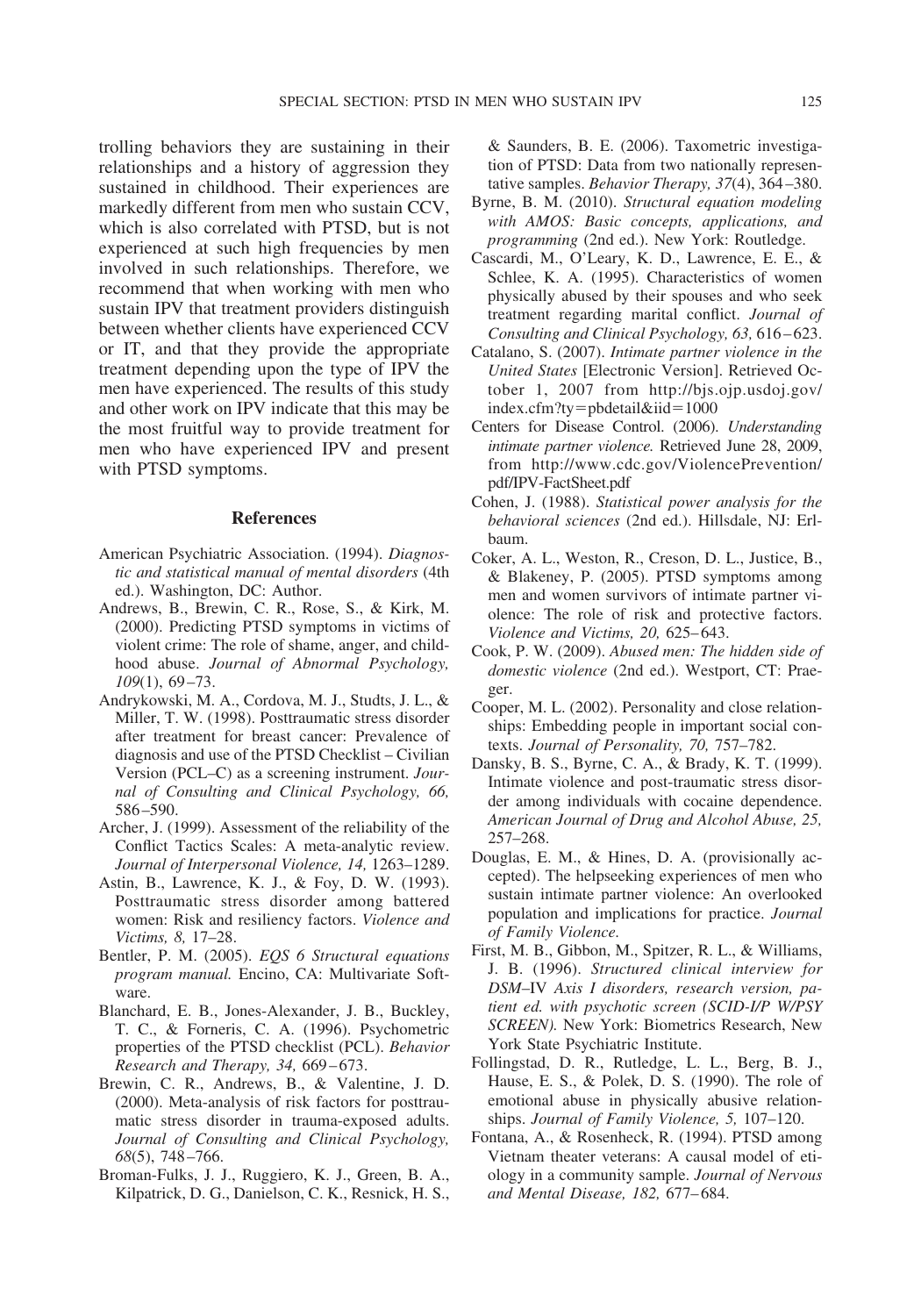- Furstenberg, F. F., Morgan, S. P., & Allison, P. D. (1987). Paternal participation and children's wellbeing after marital dissolution. *American Sociological Review, 52,* 695–701.
- Giles-Sims, J. (1983). *Wife battering: A systems theory approach.* New York: Guilford Press.
- Gleason, W. J. (1993). Mental disorders in battered women: An empirical study. *Violence and Victims, 8,* 53–68.
- Hines, D. A. (2007). Post-traumatic stress symptoms among men who sustain partner violence: A multinational study of university students. *Psychology of Men & Masculinity, 8,* 225–239.
- Hines, D. A., & Douglas, E. M. (2010). Intimate terrorism by women towards men: Does it exist? *Journal of Aggression, Conflict, and Peace Research, 2*(3), 36–56.
- Hines, D. A., & Douglas, E. M. (2011). The reported availability of U.S. domestic violence services to victims who vary by age, sexual orientation, and gender. *Partner Abuse, 2*(1), 3–30.
- Hines, D. A., Douglas, E. M., & Mahmood, S. (2010). The effects of survey administration on disclosure rates to sensitive items among men: A comparison of an Internet panel sample with a RDD telephone sample. *Computers in Human Behavior, 26,* 1327–1335.
- Housekamp, B. M., & Foy, D. W. (1991). The assessment of posttraumatic stress disorder in battered women. *Journal of Interpersonal Violence, 6,* 367–375.
- Johnson, M. P. (1995). Patriarchal terrorism and common couple violence: Two forms of violence against women. *Journal of Marriage and the Family, 57,* 283–294.
- Johnson, M. P. (2006). Conflict and control: Gender symmetry and asymmetry in domestic violence. *Violence Against Women, 12*(11), 1003–1018.
- Johnson, M. P., & Ferraro, K. J. (2000). Research on domestic violence in the 1990s: Making distinctions. *Journal of Marriage and the Family, 62,* 948–963.
- Johnson, M. P., & Leone, J. M. (2005). The differential effects of intimate terrorism and situational couple violence: Findings from the National Violence Against Women Survey. *Journal of Family Issues, 26,* 322–349.
- Kemp, A., Rawlings, E. I., & Green, B. L. (1991). Post-traumatic stress disorder (PTSD) in battered women: A shelter sample. *Journal of Traumatic Stress, 4,* 137–148.
- Lee, M. Y. (1997). Post-divorce interparental conflict, children's contact with both parents, children's emotional responses and children's behavioral adjustments. *Journal of Divorce and Remarriage, 28,* 61–82.
- Leone, J. M., Johnson, M. P., Cohan, C. L., & Lloyd, S. (2004). Consequences of domestic violence for

low-income, ethnic minority women: A controlbased typology of male partner violence. *Journal of Marriage and Family, 66,* 472–491.

- Mardia, K. V. (1970). Measures of multivariate skewness and kurtosis with applications. *Biometrika, 57,* 519–530.
- Mardia, K. V. (1974). Applications of some measures of multivariate skewness and kurtosis in testing normality and robustness studies. *Sankhya, B36,* 115– 128.
- Marsella, A. J., Friedman, M. J., & Spain, E. H. (1996). Ethnocultural aspects of PTSD: An overview of issues and research directions. In A. J. Marsella, M. J. Friedman, E. T. Gerrity, & R. M. Scurfield (Eds.), *Ethnocultural aspects of posttraumatic stress disorder: Issues, research, and clinical applications* (pp. 105–129). Washington, DC: American Psychological Association.
- McDonald, R., Jouriles, E. N., Tart, C. D., & Minze, L. C. (2009). Children's adjustment problems in families characterized by men's severe violence toward women: Does other family violence matter? *Child Abuse and Neglect, 33,* 94–101.
- Meyers, L. S., Gamst, G., & Guarino, A. J. (2006). *Applied multivariate research: Design and interpretation.* Thousand Oaks, CA: Sage.
- Mitchell, P. H., Powell, L., Blumenthal, J., Norten, J., Ironson, G., Pitula, C. R., . . . Berkman, L. F. (2003). A short social support measure for patients recovering from myocardial infarction: The EN-RICHD Social Support Inventory. *Journal of Cardiopulmonary Rehabilitation, 23*(6), 398–403.
- Okun, L. (1986). *Woman abuse: Facts replacing myths.* Albany, NY: SUNY Press.
- O'Leary, K. D., Heyman, R. E., & Neidig, P. H. (1999). Treatment of wife abuse: A comparison of gender-specific and couple approaches. *Behavior Assessment, 30,* 475–505.
- Ruggiero, K. J., DelBen, K., Scotti, J. R., & Rabalais, A. E. (2003). Psychometric properties of the PTSD Checklist–Civilian Version. *Journal of Traumatic Stress, 16,* 495–502.
- Saunders, D. G. (1988). Wife abuse, husband abuse, or mutual combat? A feminist perspective on the empirical findings. In K. Yllo & M. Bograd (Eds.), *Feminist perspectives on wife abuse* (pp. 90–113). Newbury Park, CA: Sage.
- Saunders, D. G. (1994). Post-traumatic stress symptom profiles of battered women: A comparison of survivors in two settings. *Violence and Victims, 9,* 31–44.
- Seltzer, J. A. (1991). Relationships between fathers and children who live apart: The father's role after separation. *Journal of Marriage and the Family, 53,* 79–101.
- Seltzer, J. A., & Bianchi, S. M. (1988). Children's contact with absent parents. *Journal of Marriage and the Family, 50,* 663–677.